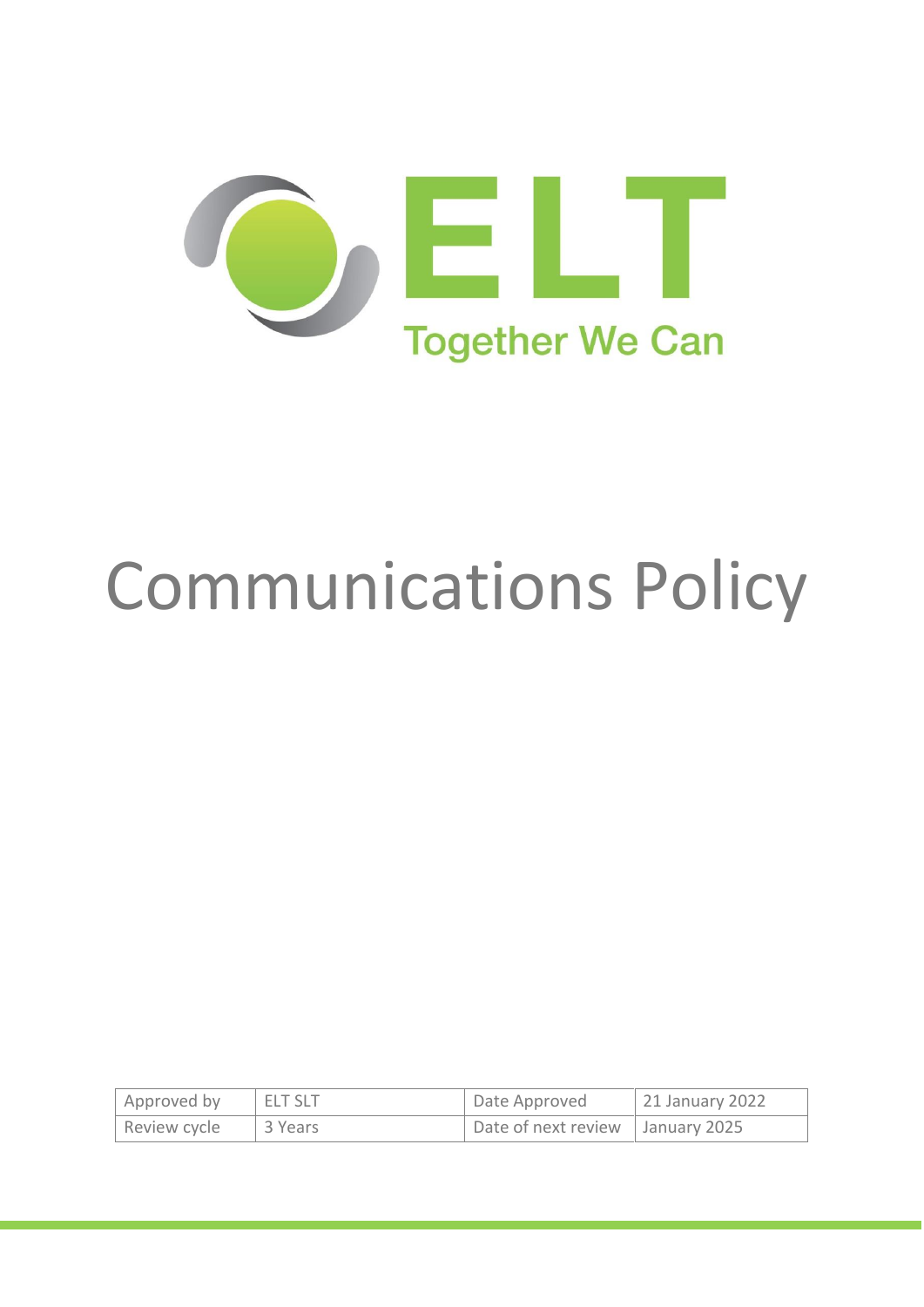## **Contents**

| 1.   |                                                                                                  |  |
|------|--------------------------------------------------------------------------------------------------|--|
| 2.   |                                                                                                  |  |
| 3.   |                                                                                                  |  |
| 4.   |                                                                                                  |  |
| 5.   |                                                                                                  |  |
| 6.   |                                                                                                  |  |
| i.   |                                                                                                  |  |
| ii.  |                                                                                                  |  |
| iii. |                                                                                                  |  |
| iv.  |                                                                                                  |  |
| ν.   |                                                                                                  |  |
| 7.   |                                                                                                  |  |
| 8.   |                                                                                                  |  |
| 9.   |                                                                                                  |  |
| 10.  |                                                                                                  |  |
| 11.  |                                                                                                  |  |
| 12.  |                                                                                                  |  |
| 13.  |                                                                                                  |  |
| 14.  |                                                                                                  |  |
| 15.  | Supporting parents and carers of pupils with Special Educational Needs and Disabilities (SEND) 6 |  |
| 16.  |                                                                                                  |  |
| 17.  |                                                                                                  |  |
|      |                                                                                                  |  |
|      |                                                                                                  |  |

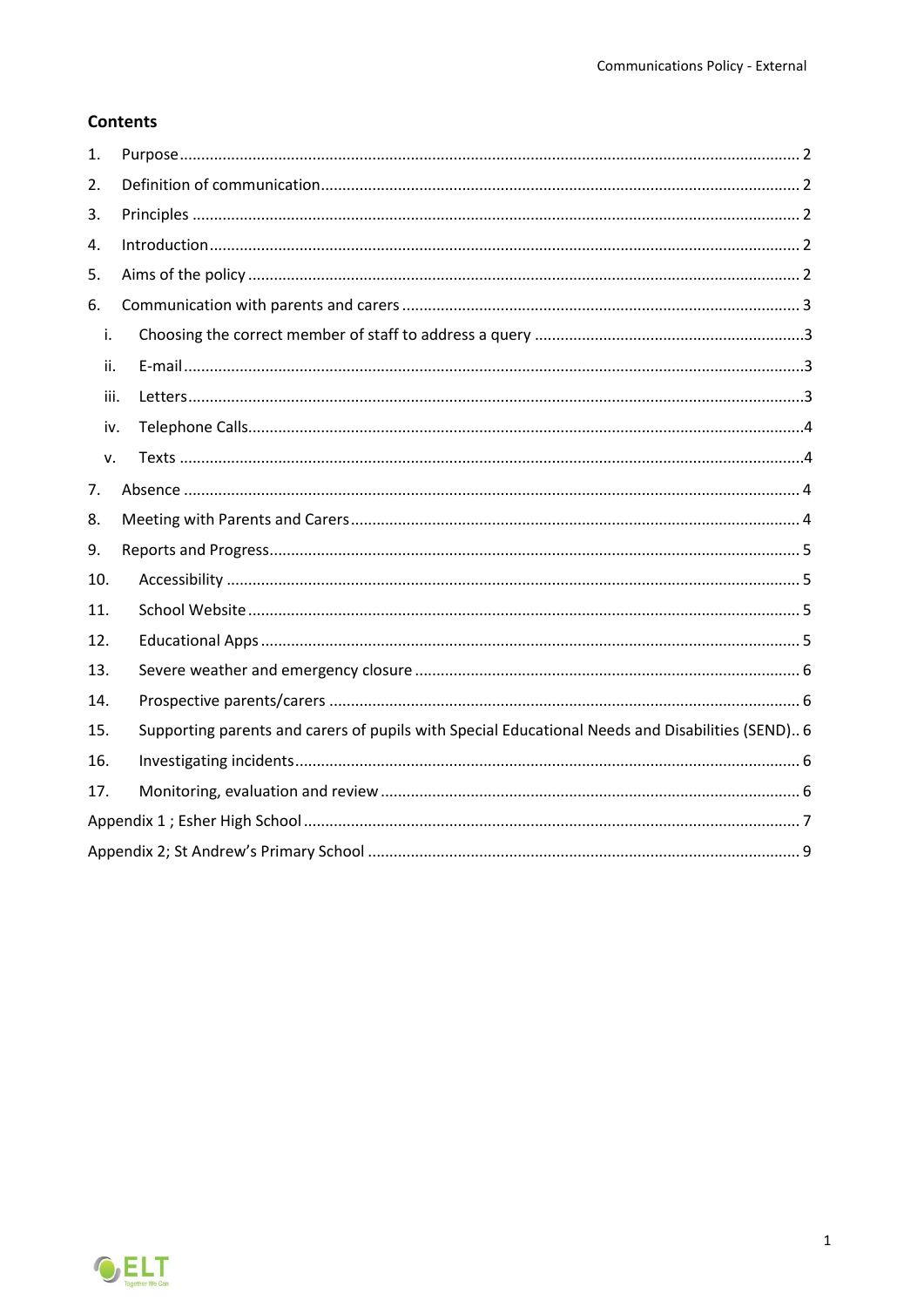## **ELT Communications Policy**

## <span id="page-2-0"></span>**1. Purpose**

To promote partnerships between the school, parents and carers, pupils and the wider community through efficient and effective communication.

## <span id="page-2-1"></span>**2. Definition of communication**

Every member of staff has a responsibility to support effective communications and needs to recognise that the quality of their communications reflects on our schools' reputation. Parents and carers, trustees and pupils also have a part to play in reflecting the school's reputation. We strive to ensure that communications between all members of the school community are clear, professional, timely and effective in their purpose.

## <span id="page-2-2"></span>**3. Principles**

ELT Schools use a number of different methods to maintain effective communication with parents and carers, other schools, the wider community and outside agencies. Depending on the nature of the communication, the school will use the most practicable means to contact the recipient.

Communication on issues that affect the safety and wellbeing of a pupil will be treated as a priority. The school holds emergency contact details for all pupils and families are asked to alert the school immediately if contact information needs to be revised.

Staff will always seek to establish friendly relationships with parents and carers but they will ensure relationships are professional and parents will be addressed in a formal manner. Staff are to avoid developing close relationships with parents and carers. The use of a parent, carer or staff member's first name is not appropriate; therefore, all communications will be to and from Mr, Mrs, Miss, Ms, Dr etc.

The Communications Policy embraces the principles of our schools' Equality Statement and Online Safety Policy (copies available on the policy page of the individual schools' websites).

#### <span id="page-2-3"></span>**4. Introduction**

ELT recognises the importance of clear and effective communications with all stakeholders (pupils, parents and carers, staff, trustees, the local and wider community outside agencies, etc), and is committed to being open and accessible for all who have an interest in our schools.

The key stakeholders for a school are parents, carers, pupils, staff and trustees and this Policy addresses the main ways in which the school will ensure there is effective two-way communication between home and school.

Parents and carers have a key role to play in their child's education and as such the schools will seek relevant information from home to ensure that the school understands the needs of each child.

## <span id="page-2-4"></span>**5. Aims of the policy**

The aim of this policy is to ensure that effective communication and consultation takes place between our schools, parents, carers, pupils and other stakeholders and that there are robust processes to facilitate this.

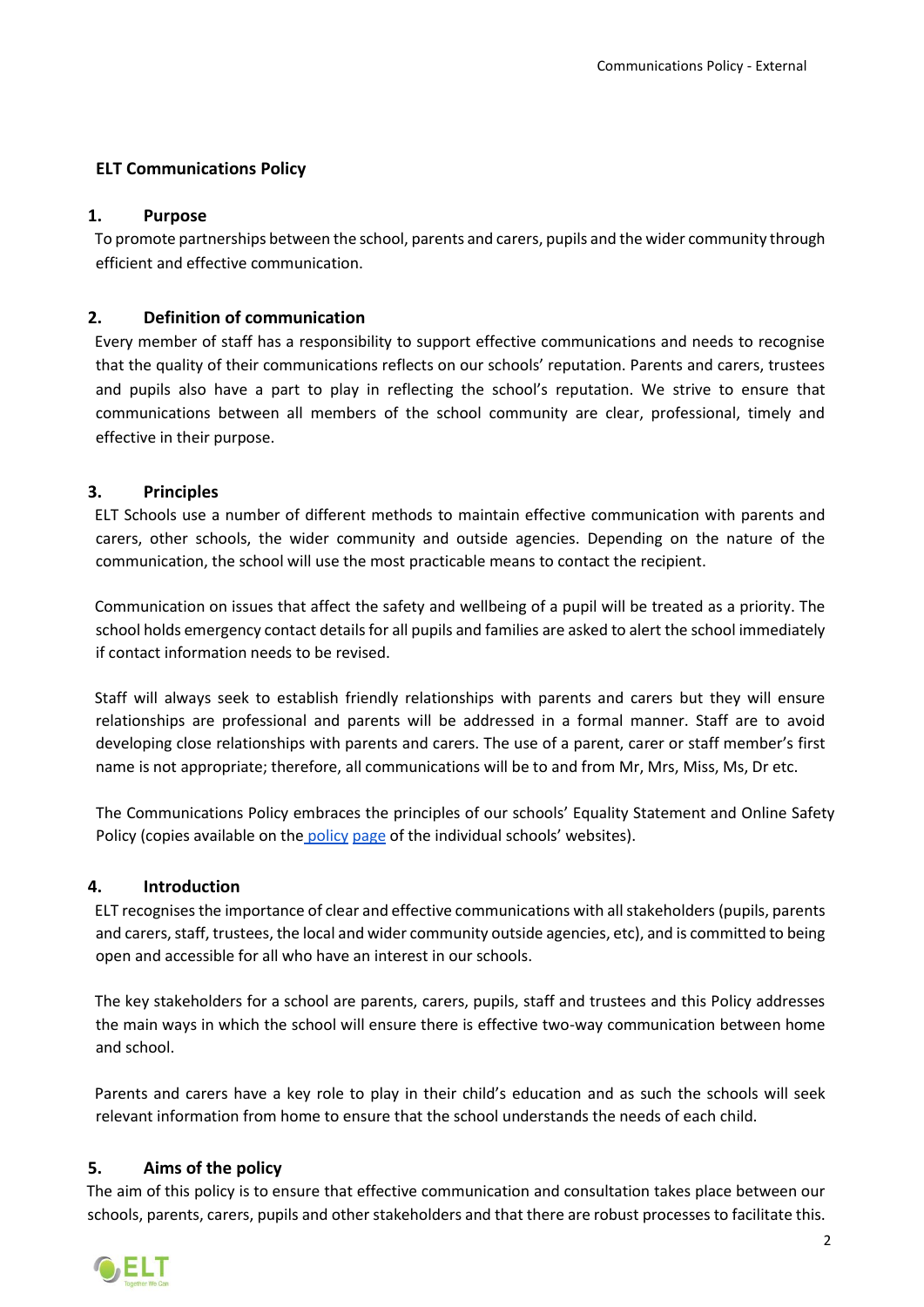Our schools recognise that engaging and working with parents and carers is a vital key in providing their child with an excellent education. Parents and carers are offered opportunities throughout the year to convey to us what they expect from and think of the school. Our wish is to involve as many parents and carers in their child's education as possible.

Our aims include the following:

- To make our schools as welcoming and inclusive as possible.
- Signage will be clear, informative and positive.
- All written and telephone enquiries will be dealt with promptly and parents and carers can expect an acknowledgement within 2 working days.
- A variety of forms of communication with parents and carers are used for example, telephone contact, e-mail, messages via School Apps, post and text.
- Parents and carers are contacted for positive as well as negative reasons.
- Information is given to parents and carers on what pupils will be taught and tips for helping their child will be provided.
- Parents and carers will be encouraged to help or support their child's learning at school and at home. Information will be provided in a timely way to enable this support to be effective.

#### <span id="page-3-0"></span>**6. Communication with parents and carers**

#### <span id="page-3-1"></span>**i.Choosing the correct member of staff to address a query**

Please see individual School Appendices which details who to contact and how to progress any query that is not successfully resolved.

#### <span id="page-3-2"></span>**ii.E-mail**

E-mail is the school's preferred method of communication. Emails received will be acknowledged within 2 working days and responded to within 5 working days. Emails should be short and clear and the same care and consideration should be given as when sending a letter. Any items longer than a paragraph should be attached in word format.

Parents and carers may wish to contact the school via email for a general enquiry as an alternative to telephone or letter. The school email addresses for each school can be found in the Appendices.

Under no circumstances should staff contact pupils or parents and carers using their own personal email address.

#### <span id="page-3-3"></span>**iii.Letters**

Staff will always reply to a letter from parents and carers as quickly as possible. A response to acknowledge receipt of a letter will be made by telephone, letter or email **within 2 working days and responded to within 5 working days**. Group or whole school letters/emails to parents/carers must be processed through the school administration team and approved by a member of the Senior Leadership Team before posting/emailing. Copies will be kept by the school administration team and posted on the website.

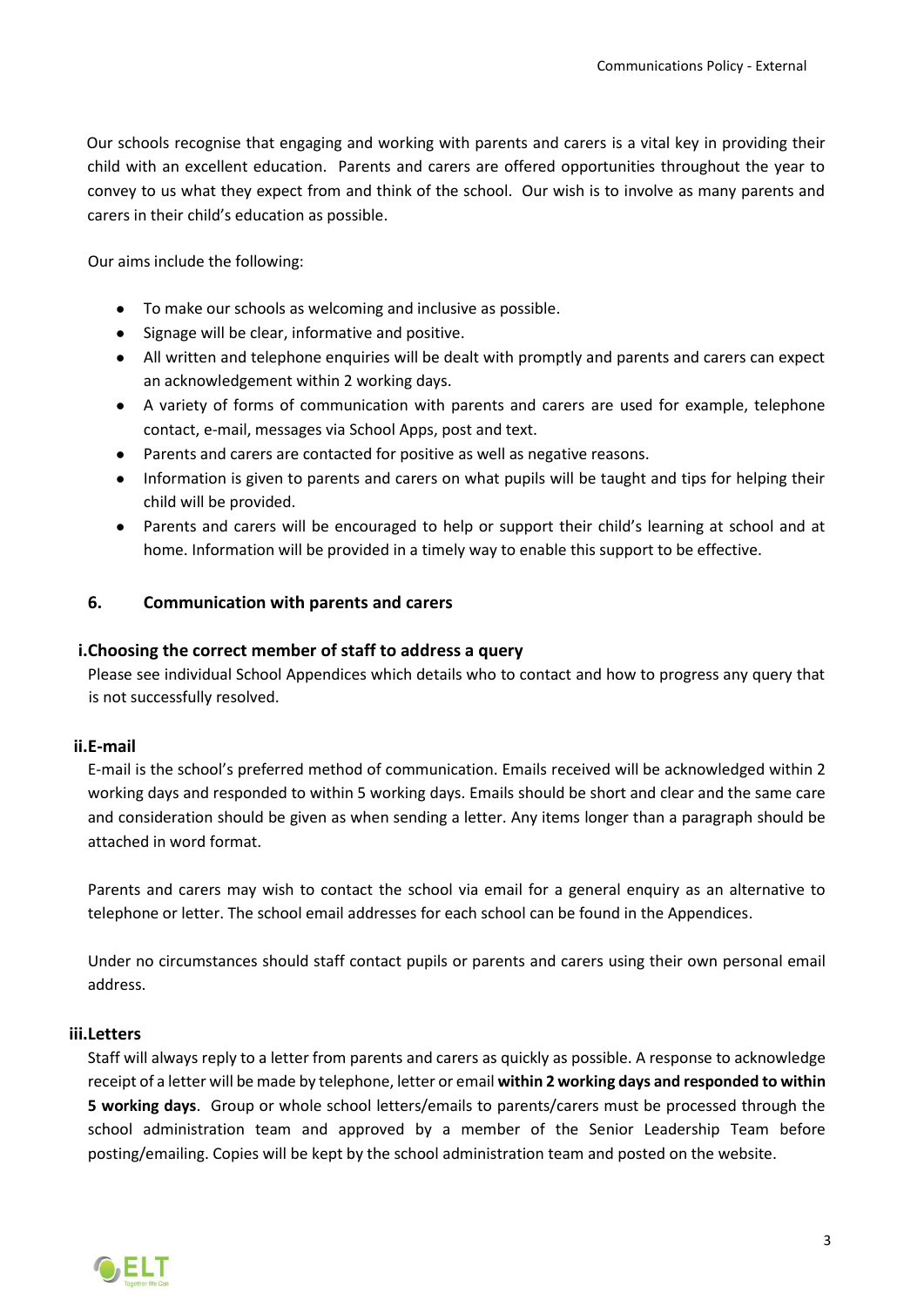Copies of correspondence with parents and carers relating to individual students will be placed on pupil files on SIMS.

Any letters of concern or complaint should be dealt with in accordance with our schools' Complaints and Suggestions Policy (copy available in the on the Policy Pages of the individual school website).

Our schools will use standard templates for letters where possible.

Parents and carers are encouraged to provide our schools with a current email address for prompt and effective communication. However, if we are unable to obtain a current email address for any parent or carer, communications will be delivered home in hard copy by their child or sent by post.

The correct salutations must be used when writing to or emailing parents/carers/partnerships. The use of a parent, carer or staff member's first name is not appropriate; therefore, all communications will be to and from Mr, Mrs, Miss, Ms, Dr etc. and sign off is always full name Ms/Mrs/Mr/Dr Teacher Surname. Any relevant line manager / Head of House / Form tutor must be copied into letters or emails.

## <span id="page-4-0"></span>**iv. Telephone Calls**

Effective telephone communication can sometimes be a problem in a school where teachers may be teaching full-time and running clubs or working with pupils at lunchtime or after school. Parents and carers may be frustrated if they feel that a message elicits no immediate reply, when in fact there has been no available opportunity for the member of staff to reach a telephone to return a call.

In a non-emergency, a return call will be made within 2 working days, with any follow up action from the request /query/problem being dealt with within 5 working days. Staff will make a record of a telephone conversation with a parent/carer on SIMS.

#### <span id="page-4-1"></span>**v. Texts**

Automated texts from SIMS are sometimes sent to parents/carers but are not used for general communications from members of staff and staff should not respond by text to a text message received from a parent/carer (but should respond using an alternative means of communication such as email or telephone if appropriate).

#### <span id="page-4-2"></span>**7. Absence**

If a child is absent, parents and carers are asked to contact the school as soon as possible on the morning of the absence, for full details please refer to the Attendance Policy (copy available on the policy page of our schools' websites).

#### <span id="page-4-3"></span>**8. Meeting with Parents and Carers**

Parents and carers wishing to meet a member of staff must contac**t** the school to make an appointment.

#### **This request should be responded to within 2 working days.**

Parents and carers should report to reception prior to meeting with a member of staff. A member of staff may ask a senior colleague to accompany them.

Staff should call a meeting to a close in the event of the parents or carers becoming angry or abusive.

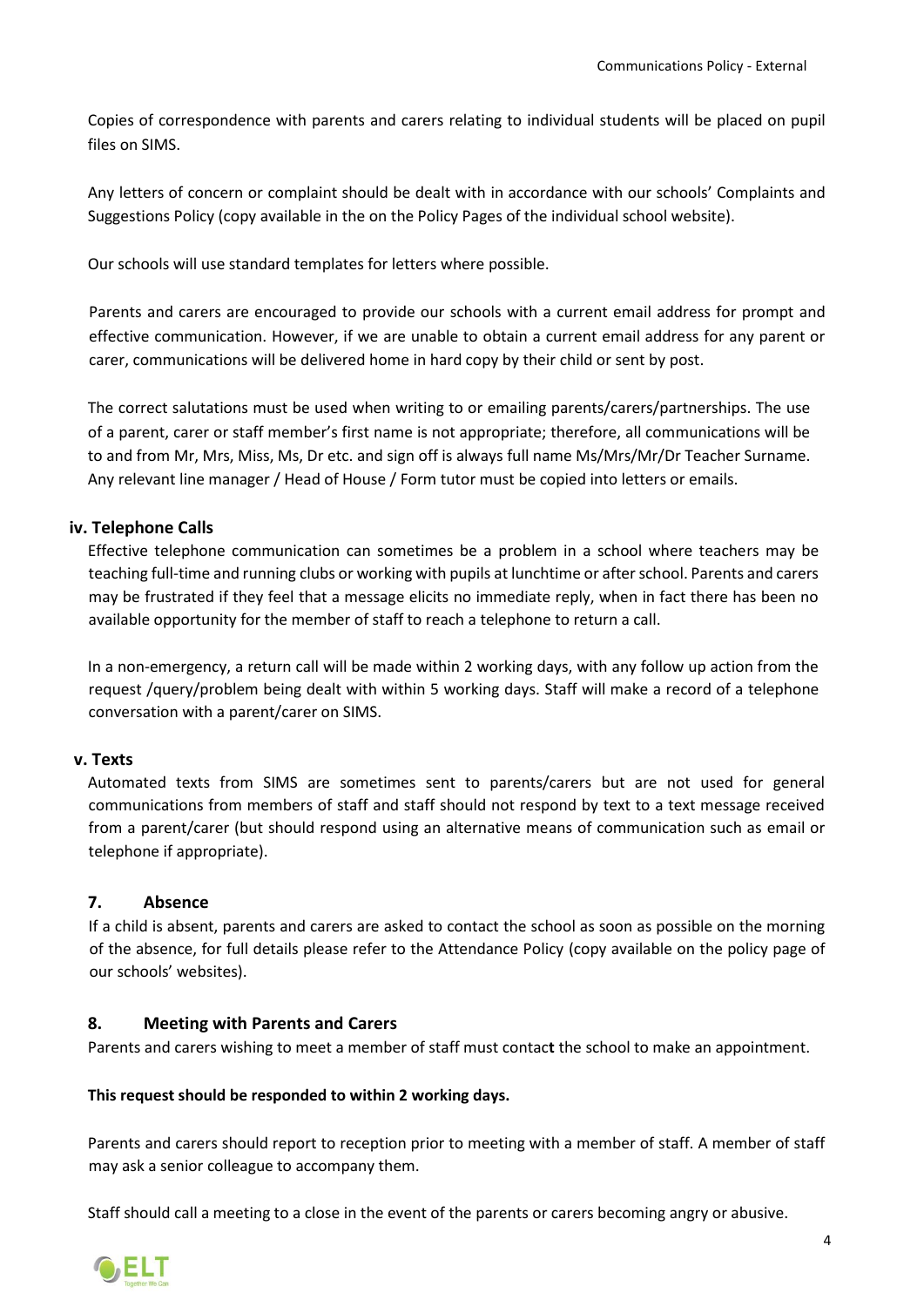This should be reported immediately to a member of the Senior Leadership Team.

#### <span id="page-5-0"></span>**9. Reports and Progress**

Parents and carers receive progress reports and a full annual report to provide information about their child's progress in each academic year. These reports are sent to parent/carers digitally.

In addition, parents and carers have the opportunity to meet their child's teachers during the year, at parents evening. Parents and carers should contact the school if issues arise about their child's progress or wellbeing. **The first point of contact should be the child's Form Tutor/class teacher**.

We welcome the presence of any other adult a parent or carer wishes to invite to a school meeting for support or to act as an interpreter.

#### <span id="page-5-1"></span>**10. Accessibility**

We will endeavour to make any reasonable adjustments that may be necessary to enable a parent or carer with a disability to participate fully in a meeting or to receive and understand a communication.

The font used in all printed communications is Calibri 11. Documents printed using a larger font can usually be provided and requests should be made via the Office.

If a translation of a document is required, in the first instance parents/carers should access Google Translate.

#### <span id="page-5-2"></span>**11. School Website**

The school website provides a range of information about the school, including:

Curriculum information Pupil Premium information Homework and relevant App Uniform list **Timetables** School events Holiday dates School prospectus

It is used to promote the school to a wider audience and is updated regularly.

#### <span id="page-5-3"></span>**12. Educational Apps**

Our Schools use a number of apps to support Teaching and Learning in the school environment. Each of these Apps have been cleared for GDPR compliance prior to use and they encourage parent and carer involvement in learning.

Parents also have access to data about their child's attendance and progress via online apps.

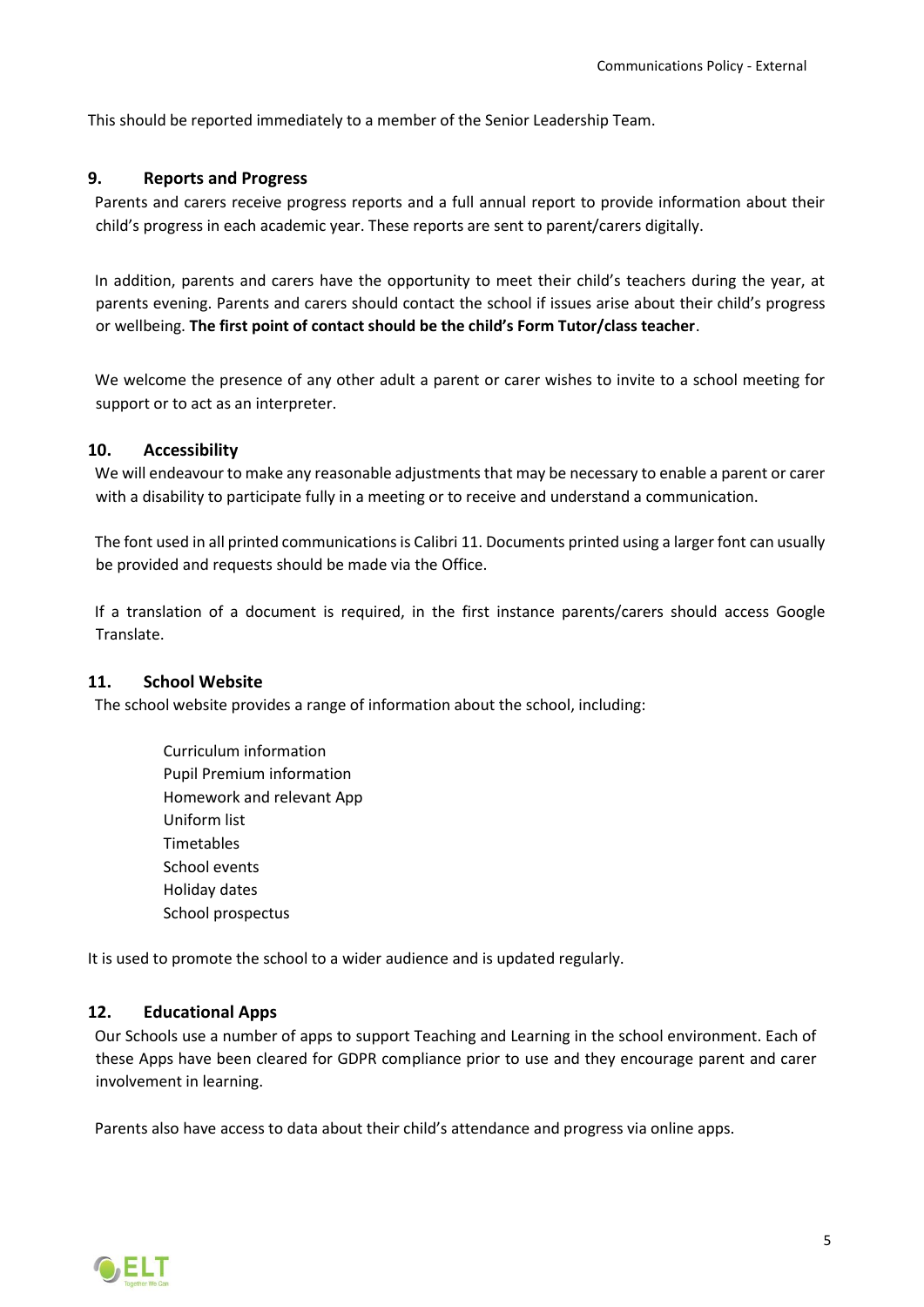#### <span id="page-6-0"></span>**13. Severe weather and emergency closure**

In the event of emergency closure communication will be made to parents and carers via email/SMS Parents and carers should also tune in to local radio and check the school website and social media channels (e.g. Twitter).

## <span id="page-6-1"></span>**14. Prospective parents/carers**

The school prospectus is published on the website.

Prospective parents and carers are invited to an Open Events in the Autumn Term of the year preceding their child's year of entry to the school and to attend published tours to enable them to see the school operating.

Prospective parents and carers are also invited, along with their child, to an induction evening in July where the main channels of communication are outlined, and important information will be shared.

## <span id="page-6-2"></span>**15. Supporting parents and carers of pupils with Special Educational Needs and Disabilities (SEND)**

The school recognises the importance of positive relationships with parents and carers of all pupils with additional needs. The SEND Code of Practice emphasises the importance of positive, supportive attitudes to parents and carers and user-friendly information and procedures. All staff will make every effort to ensure effective communication with parents and carers.

All staff within the school are expected to help parents and carers understand how to contribute effectively to their child's education and will make every effort to ensure that parents understand their rights and responsibilities. All relevant information will be provided in a way for all to understand and respond to.

When pupils who have special educational needs are making less than the expected progress or if they are experiencing behavioural difficulties, we would expect to meet with parents and carers more regularly. Parents and carers are encouraged to communicate immediately where they have a concern about their child's needs being met and should also refer to the SEND section of the website.

## <span id="page-6-3"></span>**16. Investigating incidents**

When investigating an incident involving pupils, school members of staff interview all pupils involved and ask them to complete a written account. The school will only share any information that would identify any pupils in accordance with data protection regulations and legislation and our policies (a copy of our data protection policy is available on the policy page of the website).

## <span id="page-6-4"></span>**17. Monitoring, evaluation and review**

A member of the senior leadership team and the ELT will review this Policy at least every three years and assess its implementation and effectiveness. The Policy will be promoted and implemented throughout the school.

The next review is due: January 2025

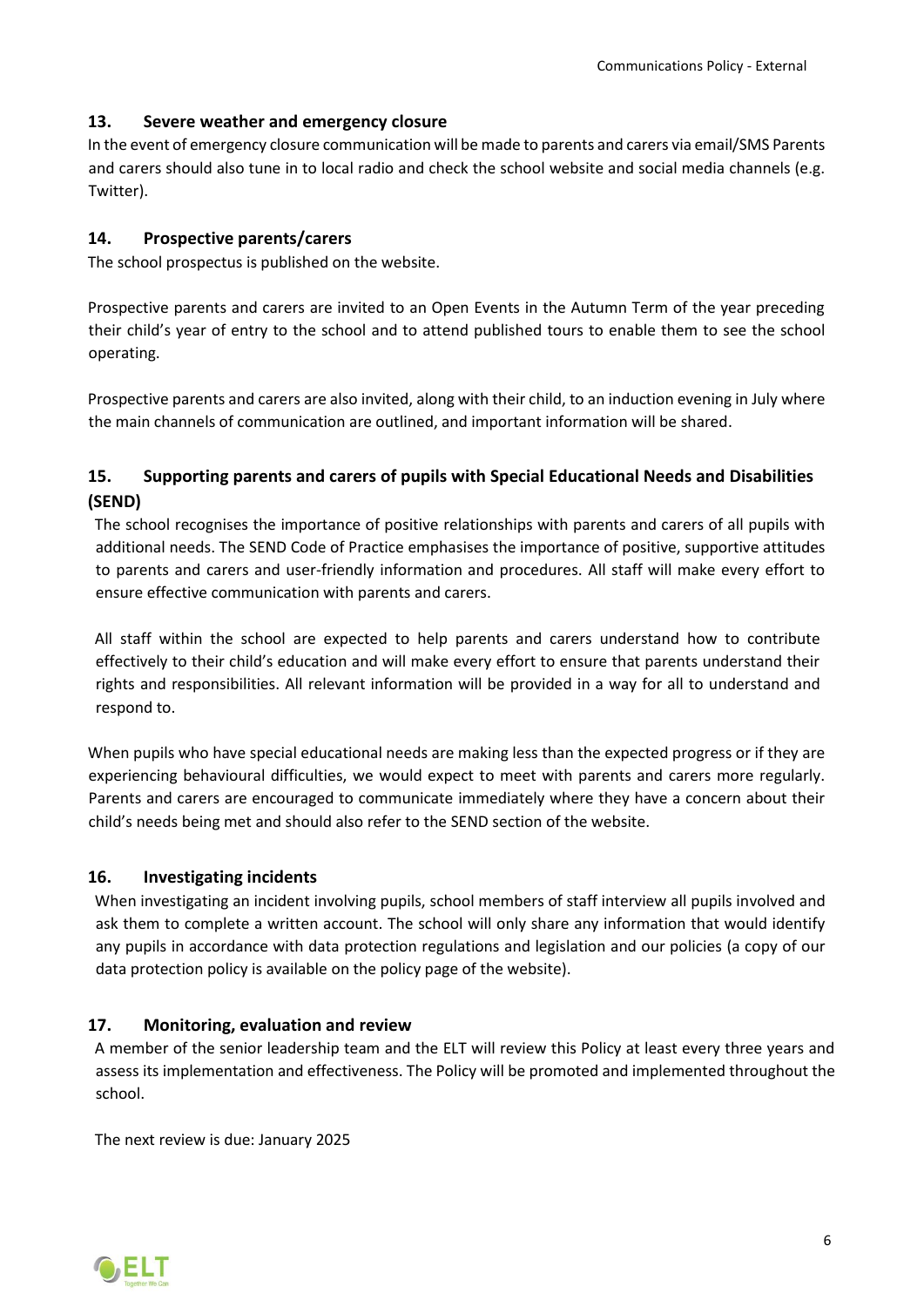## <span id="page-7-0"></span>**Appendix 1 ; Esher High School**

#### **1. Communications with Parents and Carers**

The main school email address is [office@esherhigh.surrey.sch.uk](mailto:office@esherhigh.surrey.sch.uk)

Whole school information is included in a fortnightly newsletter, published on Friday during school term time. A link to an electronic copy of this is emailed to all parents and carers. Hard copies of the newsletter are sent to non-email parents and carers.

The school uses an app called Edulink one which provides a one stop solution for the majority of information for parents and students. This includes timetables, achievement record, behaviour record, academic reports. It is also main way to contact teachers and receive school correspondence via the 'communication/messages' function of the app.

#### **I. Social Networks**

The School has a Twitter account which is used to provide updates to parents and pupils who wish to subscribe to this. It is not compulsory to do so and therefore any key messages will be relayed through formal school communication channels.

Staff also communicate ideas and post best practise examples and with pupils via 'closed' Instagram and Facebook accounts.

#### **II. Communication between pupils and staff**

Pupils may also email staff on their school accounts in relation to their learning. All pupils are taught email protocol:

- Complete the subject line
- Use 'Dear Ms/Mrs/Mr' and Surname as salutation
- Use Standard English
- Avoid abbreviations
- Sign off with Thank you or Kind Regards.

Correspondence is to remain professional at all times.

#### **III. Communicating with the School**

If you have a general query or concern, not specific to your child, please contact Student Services on 01372 468068 or email your child's Tutor.

If your query or concern is about your individual child please follow the communications route applicable to your specific question below.

a) **Query is about your child's learning:** You can contact the Subject Teacher and/or Tutor.

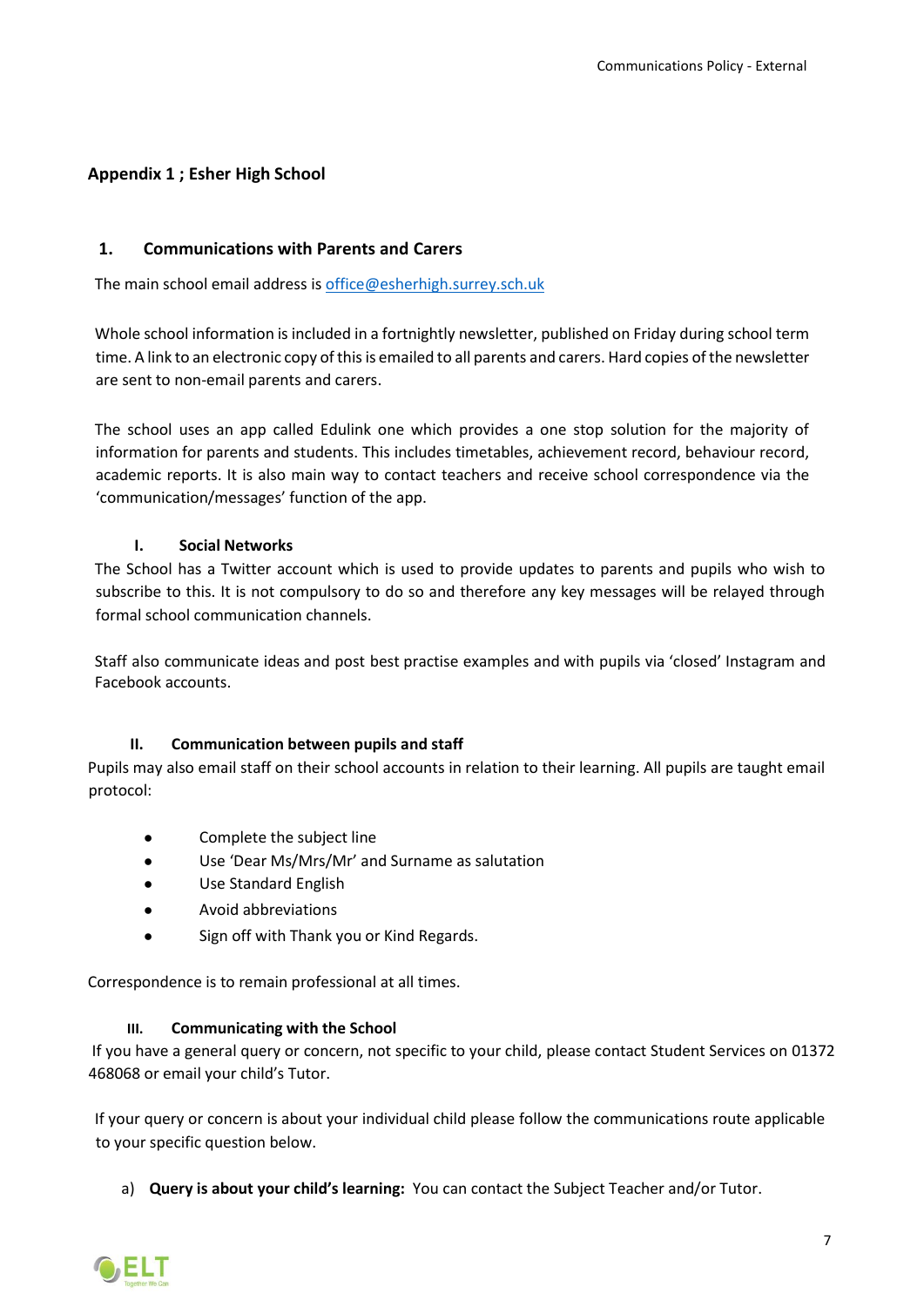b) **Query is about my child's wellbeing, behaviour or non-compliance:** You can contact your child's Tutor, Head of Year, Student Wellbeing Coordinator or Assistant Headteacher (Student Wellbeing).

If, following the communications route above you are still dissatisfied with the response you may complain to the school. Please refer to the school's Complaints and Suggestions Policy available on the school website.

## **2. School trips, visits and activities**

The school will endeavour to publish all proposed trips, visits and activities on the school calendar at the start of each academic year. Parents and carers will be notified by letter of trips, visits and activities that their child/children may wish to participate in as early as possible, and within at least six weeks of the proposed trip, visit or activity. Occasionally opportunities arise during the academic year to offer pupils additional trips, visits or activities that were not known or available when the school calendar was published. The school will always ensure parents and carers are notified of any additional opportunities for their child as soon as possible to ensure parents and carers have adequate time to plan for such events (see also the separate Trips Policy, copy available on the policy page of the school website).

## **3. Performing Arts Parents Association (PAPA)**

PAPA is led by current parents and their focus is to provide support for the Performing Arts department by leading on events and activities. Fund raising is an important aspect of their work but is not their sole focus. Parents may contact the PAPA by emailing [papaesherhigh@gmail.com](https://esherlearningtrust.sharepoint.com/sites/EsherLearningTrust/Shared%20Documents/General/Communications/papaesherhigh@gmail.com)

#### **4. Communication with other Schools and outside agencies**

Prior to pupils joining Year 7, pupils are visited in their primary schools to gain further information about them to help and support their transition to EHS. We recognise that children have diverse needs, and where required we are supported by various agencies and groups of professionals including medical services (such as speech and language therapy, occupational therapy and physiotherapy), educational psychologists, health professionals and specialists and various welfare-focused services, such as Educational Welfare and the local authority Children's Services Single Point of Access. We recognise that children have a fundamental right to be protected from harm, that their protection is a shared responsibility, and that our school must provide a safe and secure environment (see the school Safeguarding and Child Protection Policy copy available in the Policy Folder on the School Network or on the policy page of the school website).

When pupils leave the school, we will also share certain information with the local authority so that they can provide Post-16 education and training, Youth Support services and Careers advice. Details of this and associated Privacy Notices can be found on the policy pages of our website.

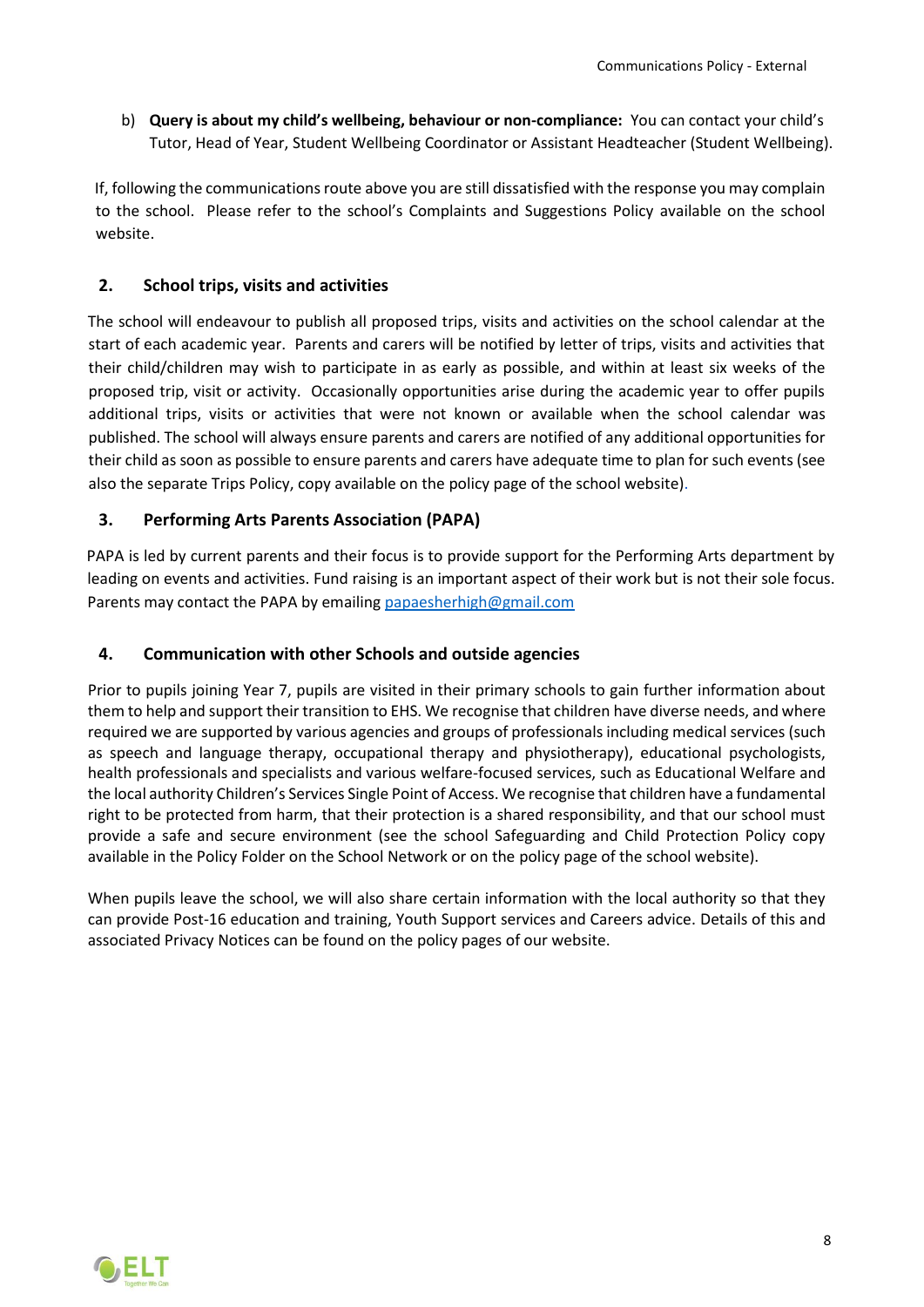## <span id="page-9-0"></span>**Appendix 2; St Andrew's Primary School**

#### **1. Communications with Parents and carers**

The main school email address is [office@standrews-primary.surrey.sch.uk](mailto:office@standrews-primary.surrey.sch.uk)

Whole school information is included in a weekly newsletter, published on Friday during school term time. A link to an electronic copy of this is emailed to all parents and carers. Hard copies of the newsletter are sent to non-email parents and carers.

Letters and other school communication will be sent via an app named Scopay. School trips and clubs can be paid for via Scopay as well and it is also used to book parent evening appointments and choose school lunches.

#### **I. Social Networks**

The school has Twitter, Instagram and Facebook accounts and Class Reps use WhatsApp to provide updates to parents who wish to subscribe to these. It is not compulsory to do so and therefore any key messages will be relayed through formal school communication channels.

#### **II. To whom should my query or concern be addressed?**

If you have a general query or concern, not specific to your child, please contact the office 01932 863452 or email your child's teacher.

If your query or concern is about your individual child's learning, behaviour or social or emotional issues please contact the class teacher

If you are not satisfied with the response, you may escalate your query to the Year Group leader, deputy head or head teacher.

#### **2. School trips, visits, and activities**

Each year group usually undertakes a number of trips/visits/ activities each year. Parents and carers will be notified by letter/email of trips, visits, and activities that pupils will be participating in as early as possible to ensure parents and carers have adequate time to plan for such events.

#### **3. Friends of St Andrew's**

Friends of St Andrew's (our PTA) is led by current parents and their focus is to organise social events for parents and pupils and raise funds. Fund raising is an important aspect of their work but is not their sole focus. They use Classlist to communicate with parents and to organise tickets for events. Parents may contact Friends of St Andrew's by emailing friends@standrews-primary.surrey.sch.uk

#### **4. Communication with other Schools and outside agencies**

Prior to pupils joining in Reception, they are visited in their nursey schools and at home during home visits to gain further information about them to help and support their transition to St Andrew's. Children joining other year groups may visit the school prior to starting and the teachers may communicate with their previous school.

We recognise that children have diverse needs, and where required we are supported by various agencies and groups of professionals including medical services (such as speech and language therapy, occupational therapy, and physiotherapy), educational psychologists, health professionals and specialists and various welfare-focused services, such as Educational Welfare and the local authority Children's Services Single